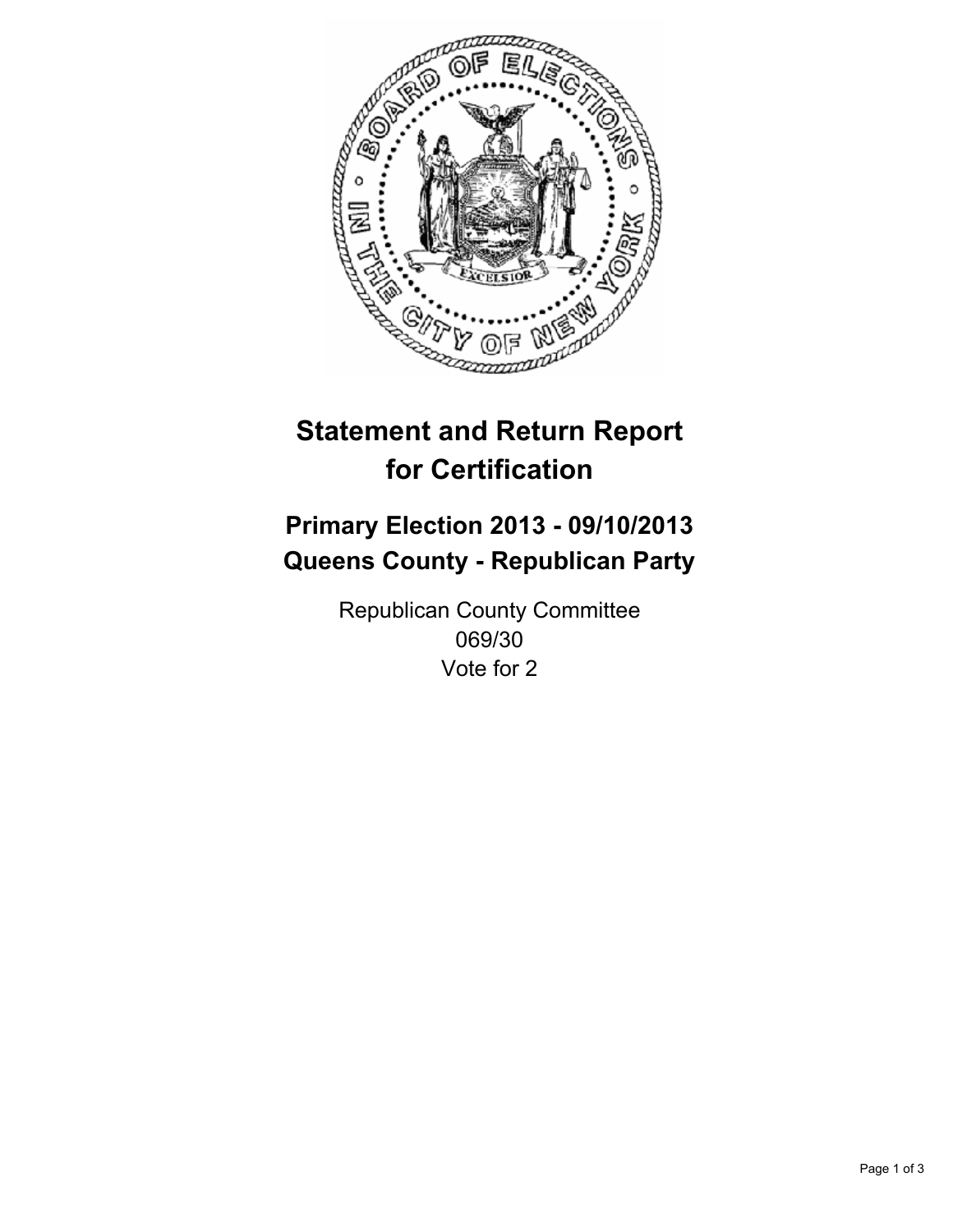

## **Assembly District 30**

| 0        |
|----------|
| 0        |
| 0        |
| 0        |
| 0        |
| 5        |
| 2        |
| 3        |
| $\Omega$ |
| 10       |
|          |